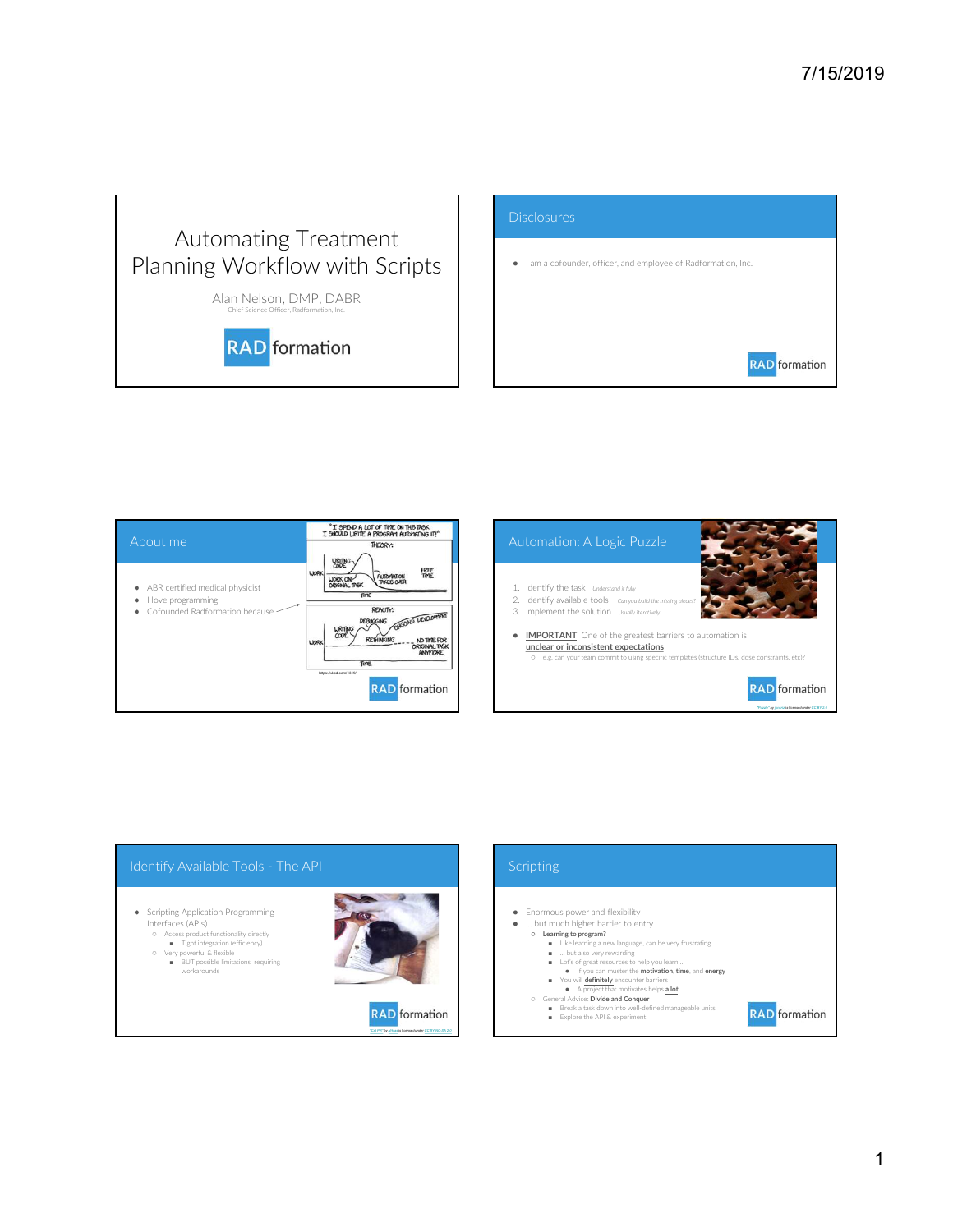| https://github.com/VarianAPis<br>Pinned repositories<br><b>CI PyESAPI</b><br>[] Varian-Code-Samples<br><b>U</b> VelocityEngine<br>Code samples for ESAPI and other Varian APIs and<br>Python interface to Edigne Scripting API<br>Python and C# Clients for Velocity Scripting API<br>with services.<br>$\bullet$<br><b>OCF #25 V28</b><br>●C++ ★3 平5<br>● Python ★ 20 平11<br>use<br>[] DICOM Communication 101<br><b>U</b> Varian APIs github io<br>Demonstrates basic communication Varian DICOM<br>Verian Developer Community Home Page Source<br>services daemon, (interpanion repo to chapter 4 in<br>the book: Scripting RT for Physicists)<br>$O(n + 1)$ with $194$<br><b>DCS ★1</b> | O How do you get from your ScriptContext to your Image data?<br>O How is the Image data presented?<br>Eclipse API is fairly low-level in some things<br>· Getting image data into an easily dislpayed formatta<br>Experiment with it: e.g. Can you draw a CT slice fr<br>Other things are higher level (e.g. optimization, dose calcu<br>public void Execute(ScriptContext context)<br>context. Image. GetVox<br>GetVoxels(int plansinder, intil ] prealiocatedDuffer) (C CetVoxels<br>$\blacktriangleright$ |
|---------------------------------------------------------------------------------------------------------------------------------------------------------------------------------------------------------------------------------------------------------------------------------------------------------------------------------------------------------------------------------------------------------------------------------------------------------------------------------------------------------------------------------------------------------------------------------------------------------------------------------------------------------------------------------------------|--------------------------------------------------------------------------------------------------------------------------------------------------------------------------------------------------------------------------------------------------------------------------------------------------------------------------------------------------------------------------------------------------------------------------------------------------------------------------------------------------------------|
|                                                                                                                                                                                                                                                                                                                                                                                                                                                                                                                                                                                                                                                                                             |                                                                                                                                                                                                                                                                                                                                                                                                                                                                                                              |
|                                                                                                                                                                                                                                                                                                                                                                                                                                                                                                                                                                                                                                                                                             |                                                                                                                                                                                                                                                                                                                                                                                                                                                                                                              |
|                                                                                                                                                                                                                                                                                                                                                                                                                                                                                                                                                                                                                                                                                             |                                                                                                                                                                                                                                                                                                                                                                                                                                                                                                              |
|                                                                                                                                                                                                                                                                                                                                                                                                                                                                                                                                                                                                                                                                                             |                                                                                                                                                                                                                                                                                                                                                                                                                                                                                                              |
| Script example - ClearCheck Live Demo                                                                                                                                                                                                                                                                                                                                                                                                                                                                                                                                                                                                                                                       | <b>ClearCheck Constraint Check Results</b>                                                                                                                                                                                                                                                                                                                                                                                                                                                                   |





| public void Execute(ScriptContext context)<br><b>RAD</b> formation<br>context. Image. GetVox<br>GetVoxels(int planeleder, inti[] prealiocatedBuffer) (2) GetVoxel<br>$\mathcal{F}$<br><b>N</b> Deviati<br><1<br>832<br>ClearCheck Constraint Check Results<br>$1\cdot 3$<br>$11\,$<br>46<br>×<br>$7-9$<br>6<br>$10 - 20$<br>л<br>>20<br>6<br>Table 1: Constraint<br>deviations and frequency.<br><b>School of Medicine</b><br>• Manual Constraint Reporting:<br>0 2% had >1% error<br>Manuai<br>te Saving<br>Head&Neck<br>15<br>4.6<br>2.7<br>O 0.8% had >10% error<br>1.8<br>4.3<br>2.5<br>Lung<br>$6.3$<br>$2.3$<br>8.6<br>Lung SBRT<br>• ClearCheck Constraint Reporting:<br>2.6<br>4.2<br>$1.6\,$<br>Brain<br>1/6<br>62.<br>$4.6$<br>Esophagus<br>O O errors<br>Pancreas<br>1.9<br>$4.6$<br>2.7<br>Prost+SV/PLN<br>1.5<br>6.6<br>5.1<br>• Large decrease in time for definition,<br>Anal Ca<br>2.0<br>6.5<br>4.5<br>evaluation, and documentation of<br>constraints<br>Burmeister, J.W. et al., Implementation of an Automation Tool for Treatment<br>Table 2: Automated and manual constraint evaluation<br>Planning Constraint Designation and Plan Evaluation, International Journal of<br>times in minutes<br>Radiation Oncology . Biology . Physics, Volume 102, Issue 3, e534 - e535 | Other things are higher level (e.g. optimization, dose calculation functions) and easier to<br>use | . Experiment with it: e.g. Can you draw a CT slice from data pulled through the API? |  |
|------------------------------------------------------------------------------------------------------------------------------------------------------------------------------------------------------------------------------------------------------------------------------------------------------------------------------------------------------------------------------------------------------------------------------------------------------------------------------------------------------------------------------------------------------------------------------------------------------------------------------------------------------------------------------------------------------------------------------------------------------------------------------------------------------------------------------------------------------------------------------------------------------------------------------------------------------------------------------------------------------------------------------------------------------------------------------------------------------------------------------------------------------------------------------------------------------------------------------------------------------------------------------------------------|----------------------------------------------------------------------------------------------------|--------------------------------------------------------------------------------------|--|
|                                                                                                                                                                                                                                                                                                                                                                                                                                                                                                                                                                                                                                                                                                                                                                                                                                                                                                                                                                                                                                                                                                                                                                                                                                                                                                |                                                                                                    |                                                                                      |  |
|                                                                                                                                                                                                                                                                                                                                                                                                                                                                                                                                                                                                                                                                                                                                                                                                                                                                                                                                                                                                                                                                                                                                                                                                                                                                                                |                                                                                                    |                                                                                      |  |
|                                                                                                                                                                                                                                                                                                                                                                                                                                                                                                                                                                                                                                                                                                                                                                                                                                                                                                                                                                                                                                                                                                                                                                                                                                                                                                |                                                                                                    |                                                                                      |  |
|                                                                                                                                                                                                                                                                                                                                                                                                                                                                                                                                                                                                                                                                                                                                                                                                                                                                                                                                                                                                                                                                                                                                                                                                                                                                                                |                                                                                                    |                                                                                      |  |
|                                                                                                                                                                                                                                                                                                                                                                                                                                                                                                                                                                                                                                                                                                                                                                                                                                                                                                                                                                                                                                                                                                                                                                                                                                                                                                |                                                                                                    |                                                                                      |  |
|                                                                                                                                                                                                                                                                                                                                                                                                                                                                                                                                                                                                                                                                                                                                                                                                                                                                                                                                                                                                                                                                                                                                                                                                                                                                                                |                                                                                                    |                                                                                      |  |
|                                                                                                                                                                                                                                                                                                                                                                                                                                                                                                                                                                                                                                                                                                                                                                                                                                                                                                                                                                                                                                                                                                                                                                                                                                                                                                |                                                                                                    |                                                                                      |  |
|                                                                                                                                                                                                                                                                                                                                                                                                                                                                                                                                                                                                                                                                                                                                                                                                                                                                                                                                                                                                                                                                                                                                                                                                                                                                                                |                                                                                                    |                                                                                      |  |
|                                                                                                                                                                                                                                                                                                                                                                                                                                                                                                                                                                                                                                                                                                                                                                                                                                                                                                                                                                                                                                                                                                                                                                                                                                                                                                |                                                                                                    |                                                                                      |  |
|                                                                                                                                                                                                                                                                                                                                                                                                                                                                                                                                                                                                                                                                                                                                                                                                                                                                                                                                                                                                                                                                                                                                                                                                                                                                                                |                                                                                                    |                                                                                      |  |
|                                                                                                                                                                                                                                                                                                                                                                                                                                                                                                                                                                                                                                                                                                                                                                                                                                                                                                                                                                                                                                                                                                                                                                                                                                                                                                |                                                                                                    |                                                                                      |  |
|                                                                                                                                                                                                                                                                                                                                                                                                                                                                                                                                                                                                                                                                                                                                                                                                                                                                                                                                                                                                                                                                                                                                                                                                                                                                                                |                                                                                                    |                                                                                      |  |
|                                                                                                                                                                                                                                                                                                                                                                                                                                                                                                                                                                                                                                                                                                                                                                                                                                                                                                                                                                                                                                                                                                                                                                                                                                                                                                |                                                                                                    |                                                                                      |  |